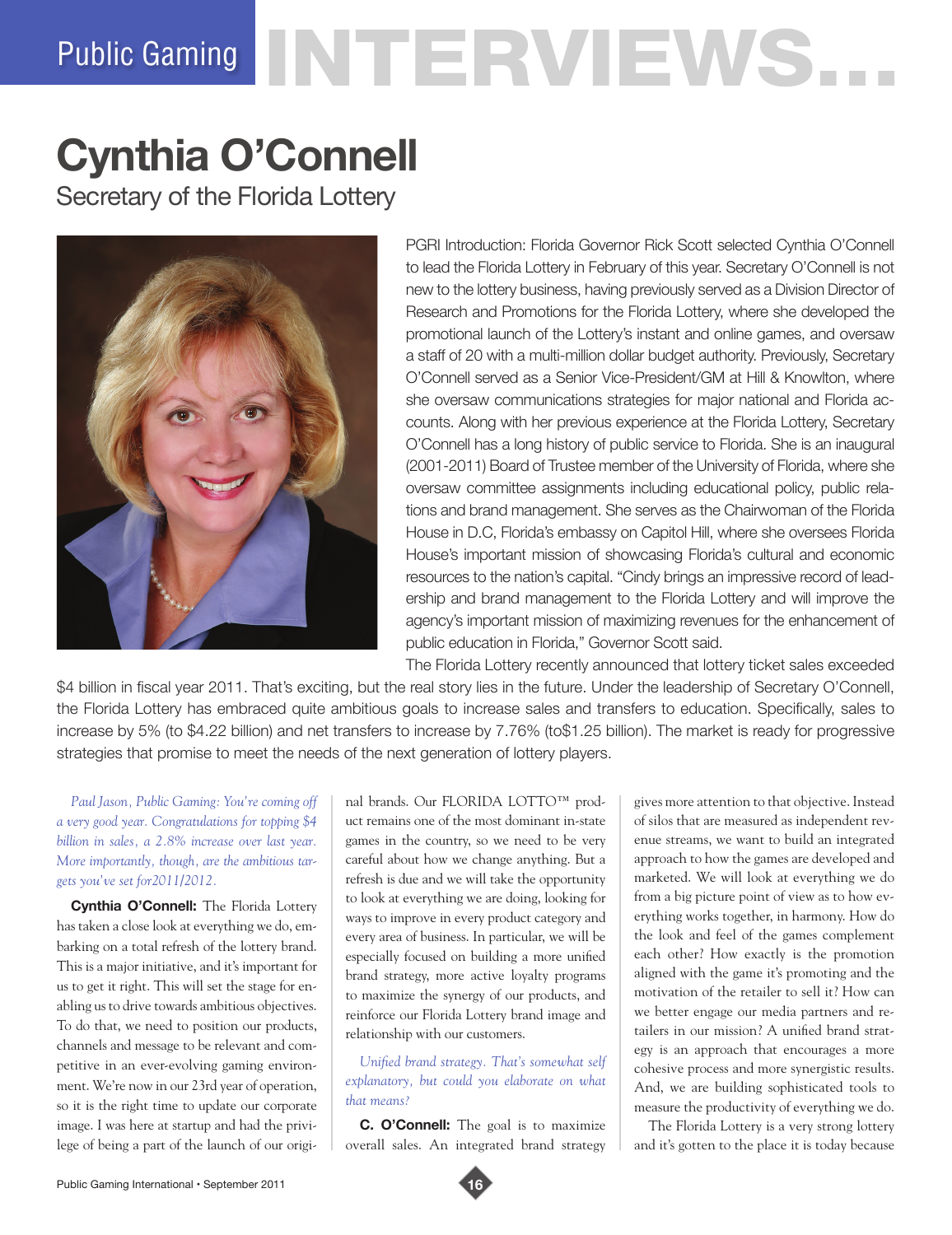we've had good leadership in the Secretary's Office. I am very grateful to all my predecessors for positioning us in the place we are. Now it is time to leverage this sound platform to drive for improved performance. The process is underway now and will continue for years to come.

## *The potential of the business has increased with the number of products, variety of media and promotional tools, distribution channels and ways to engage retailers, etc. But the complexity has also increased.*

**C. O'Connell:** And that's why simplicity is so vital. It's a bit of a paradox, but the increased complexity requires us to define the messaging and the performance drivers even more clearly. The larger the number of moving parts, the more important it is that each is functioning with a clearly defined purpose. We are focused on projecting clear and simple messaging to our players, our retailers, our media partners, our stakeholders, and our team at the Florida lottery.

I have been personally working closely with our retailer network to better understand their goals and their needs, convert those into action plans for the Lottery, and nurture our relationship with our retail network. I am also personally invested in doing everything we can to optimize the performance of our corporate accounts. I am in the middle of a 100-day plan to visit our top 25 corporate retailers both here in Florida and at their corporate headquarters elsewhere to discuss how we can grow their lottery business on a unit level. That's what will increase their bottom line as well as our contribution to education. And we're having some success in that we're talking about plan-o-grams, point-of-sale campaigns, and communication between their district managers and our district managers within our nine offices. And, I'm seeing some real hand-in-glove improvements in performance just by virtue of better communication. We are focusing on unit sales and sustainable growth strategies with our retailers, embracing them as the face of the Lottery with our consumers and players.

### *Do retailers always welcome you with open arms, enthusiastically embracing the challenge to increase their bottom line by selling more tickets?*

**C. O'Connell:** I think that the best tool of persuasion is simply a data sheet of information that shows their actual sales and compares that to the sales they're leaving on the table by not engaging in more aggressive marketing practices. Every business is all about the bottom line. So we just need to show them how to improve their bottom line, and that lottery delivers great margins, great ROI, and drives traffic that buys other products. Retailers hate the idea that they might be leaving money on the table, losing sales to their competitors, or losing sales that they should be getting. So we show them the sales that their competitors are making and what their sales could be if they made some simple changes. That's a great motivator.

*Lottery brings people in to the stores that might not otherwise have come in. Does the residual impact that lottery has on the sale of all the other products in the store have much traction with retailers?*

**C. O'Connell:** That's where we have lots of traction. Especially when recruiting new retailer segments. The prospect that you can double your total sales just by installing lottery is of course very appealing, a big motivator.

It's because of our sales force and the engagement that we had with our Lottery sales reps and our sales management team that we were able to exceed \$4 billion in sales this fiscal year. It's a full-court press on the retailer front. And so those strategies will stay in place for the next three years.

*Your enthusiasm and focus must be galvanizing to the entire Florida Lottery Team. I'm sure the retailers are not the only ones anxious to get behind a leader who is so serious about making things happen.*

**C. O'Connell:** We do have a great team here and I am very proud of them and their efforts to transform the Lottery. We measure our performance-to-goals daily and weekly. We have a lot to do and we're working very hard together to accomplish those goals.

#### *Expanding the retailer base, increasing the POS's, seems to be a key focus of many lotteries.*

**C. O'Connell:** Of course, but we are looking just as much at the top performers and asking what we can do to increase those sales. We're not letting anyone rest on their laurels. We have a streamlined presentation that makes a clear and compelling case for everyone to optimize performance, including or even especially our top performers. And, we really don't take no for an answer. The retailers are embracing our sense of purpose and conviction, and giving it their best effort. That's all we need because that will produce the results we're looking for. Frankly, this is just how any product is marketed. We are just



And, I am very personally involved and just loving it. Last week I met with a very large company that has a significant footprint in Florida and does not sell our product. It is exciting to tell our story, to pitch to them how and why lottery fits in with their business plan and will help them accomplish their objectives.

*It was not too many years ago that large retailers were concerned that lottery may not be consistent with the brand and image they wanted to project. Is that still a concern, or has gaming become an accepted part of popular culture?*

**C. O'Connell:** I can't speak to the question of gaming as a part of our culture, but I can say that concern about lottery not matching with their corporate image is a minimal problem for us. The issue is much more about meeting their needs for operational and logistical efficiencies. Can the clerks handle it easily, what's the settlement process, inventory control, will there be any theft – all the gritty details of implementation are what they mostly care about.

#### *Are there fulfillment and transaction processing issues that are an obstacle?*

**C. O'Connell:** We have a new corporate reporting system which provides information very quickly and efficiently to retailers on their individual store inventory. That has become a key part of the settlement process and is helping them immensely. Other than that, it's all about working with each retail partner, addressing their concerns, helping them deal with the Lottery more efficiently, helping them be more successful, and focusing on their goals to make more money. The best way for us to increase sales is simply to help the retailer make more money with the Lottery, and to make sure they know how much the Lottery is contributing to their bottom line.

#### *How do you determine where to install ITVM's?*

**C. O'Connell:** Store traffic. ITVMs are expensive, so we install them where they generate the highest sales and that is mostly correlated to store traffic. Our ITVMs have been wildly successful, out-performing our sales projections. And, retailers continue to see significant growth from the installed base. ITVMs are currently averaging more than \$3,600 in sales per unit/per week. They've generated over \$410 million in sales since first being introduced in '09. Lottery retailers with ITVMs experienced increases in Scratch-Off sales of 18% in 2010